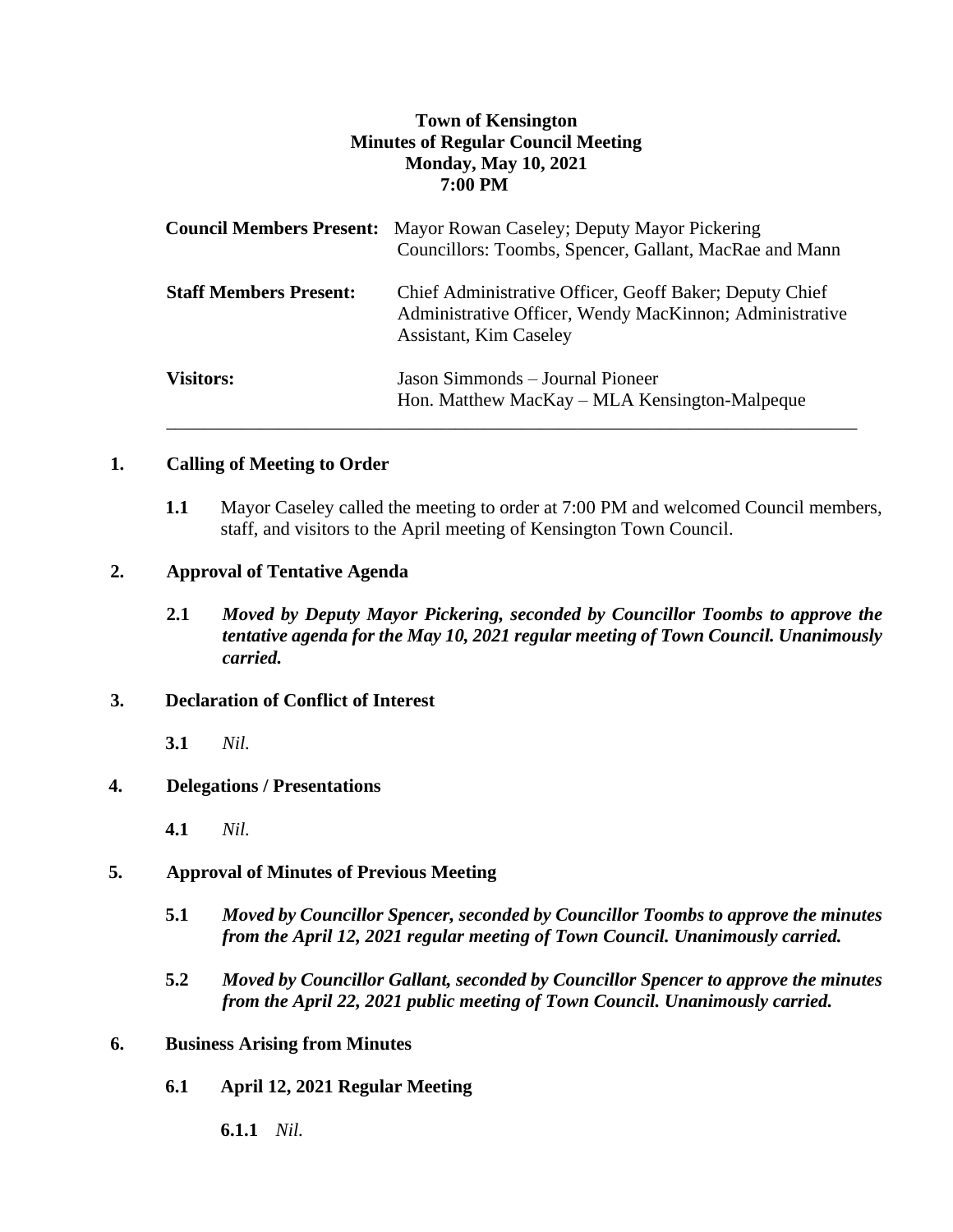**6.2 April 22, 2021 Public Meeting** 

**6.2.1** *Nil.*

### **7. Reports**

- **7.1 Chief Administrative Officer Report**
	- **7.1.1** *Moved by Councillor Toombs, seconded by Councillor Spencer to adopt the April 2021 CAO Report as prepared by CAO, Geoff Baker. Unanimously carried.*
- **7.2 Fire Department Statistical Report**
	- **7.2.1** *Moved by Councillor Toombs, seconded by Deputy Mayor Pickering to approve the March 2021 Fire Statistical report as prepared by Fire Chief, Rodney Hickey. Unanimously carried.*
- **7.3 Police Department Statistical Report**
	- **7.3.1** *Moved by Councillor Gallant, seconded by Councillor Spencer to approve the March 2021 Police Statistical Report as prepared by Chief Sutherland. Unanimously carried.*
- **7.4 Development Permit Summary Report**
	- **7.4.1** *Moved by Councillor Spencer, seconded by Councillor Toombs to approve the May 2021 Development Permit Summary Report. Unanimously carried.*
- **7.5 Bills List** 
	- **7.5.1** *Moved by Councillor Gallant, seconded by Councillor Mann to approve the March 2021 Bills in the amount of \$305,324.70. Unanimously carried.*
	- **7.5.2** *Moved by Councillor Toombs, seconded by Councillor Gallant to approve the March 2021 WPCC Bills in the amount of \$12,965.50. Unanimously carried.*
- **7.6 Summary Income Statement**
	- **7.6.1** *Moved by Councillor Gallant, seconded by Councillor Spencer to approve the Summary Income Statement for the month of March 2021. Unanimously carried.*
- **7.7 Credit Union Centre Report**
	- **7.7.1** *Moved by Councillor Spencer, seconded by Councillor Toombs to approve the Credit Union Centre report for the month of March 2021. Unanimously carried.*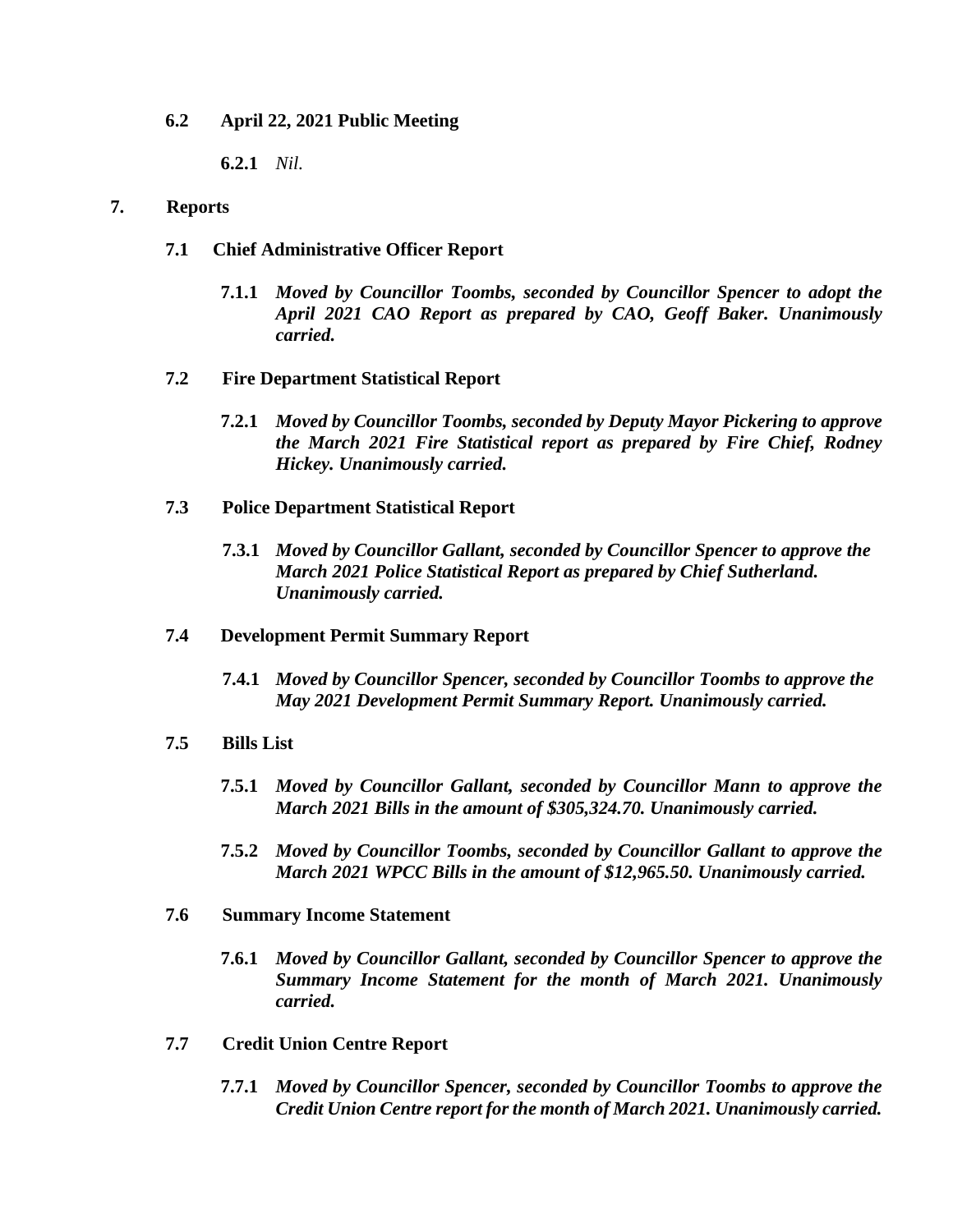## **7.8 Mayor's Report**

# **7.8.1** *Moved by Councillor Gallant, seconded by Councillor Toombs to approve the Mayors report for the month of May 2021 as presented by Mayor Caseley. Unanimously carried.*

**7.8.2** Council discussed the process of naming the new Business Park streets. Deputy Mayor Pickering suggested asking the students at KISH to submit names. It was determined that staff will open the call for name suggestions to the students and the public. The deadline for submissions will be June 18, 2021.

## **7.9 Federation of PEI Municipalities (FPEIM) Report**

**7.9.1** Councillor Mann reported that the FPEIM AGM was held virtually on April 26, 2021.

## **7.10 Heart of the Island Initiative Report**

**7.10.1** Deputy Mayor Pickering confirmed the unveiling of the art mural and fiddle structure for May 14 at 4:00 pm.

## **7.11 Kensington Area Chamber of Commerce (KACC) Report**

**7.11.1** KACC Presidents Dinner will be held at Clinton Hills on May 13.

# **7.12 PEI 55 Plus Games**

**7.12.1** *Nil.*

# **8. New Business**

- **8.1 Request for Decisions**
	- **8.1.1 New Deal for Cities and Communities (Gas Tax) – Capital Investment Plan Fund Re-Profiling**
		- **8.1.1.1** *Moved by Councillor Toombs, seconded by Deputy Mayor Pickering*

*BE IT RESOLVED THAT Town Council authorize the CAO to proceed with re-profiling funds within the Town's Capital Investment Plan as per the attached plan dated April 26, 2021, as follows:*

- *Train Station/Boardwalk Upgrades and Replacement (\$350,095.17)*
- *Barrett Street/Broadway Street/Victoria Street Sidewalk Installation (\$476,075.00)*
- *Parks and Recreation Improvements – Various (\$86,558.69)*
- *Wellfield Emergency Back-Up Power (\$42,500.00)*
- *Senior's Centre Paving (\$26,410.00)*
- *Water Meter System Upgrade (\$65,000.00)*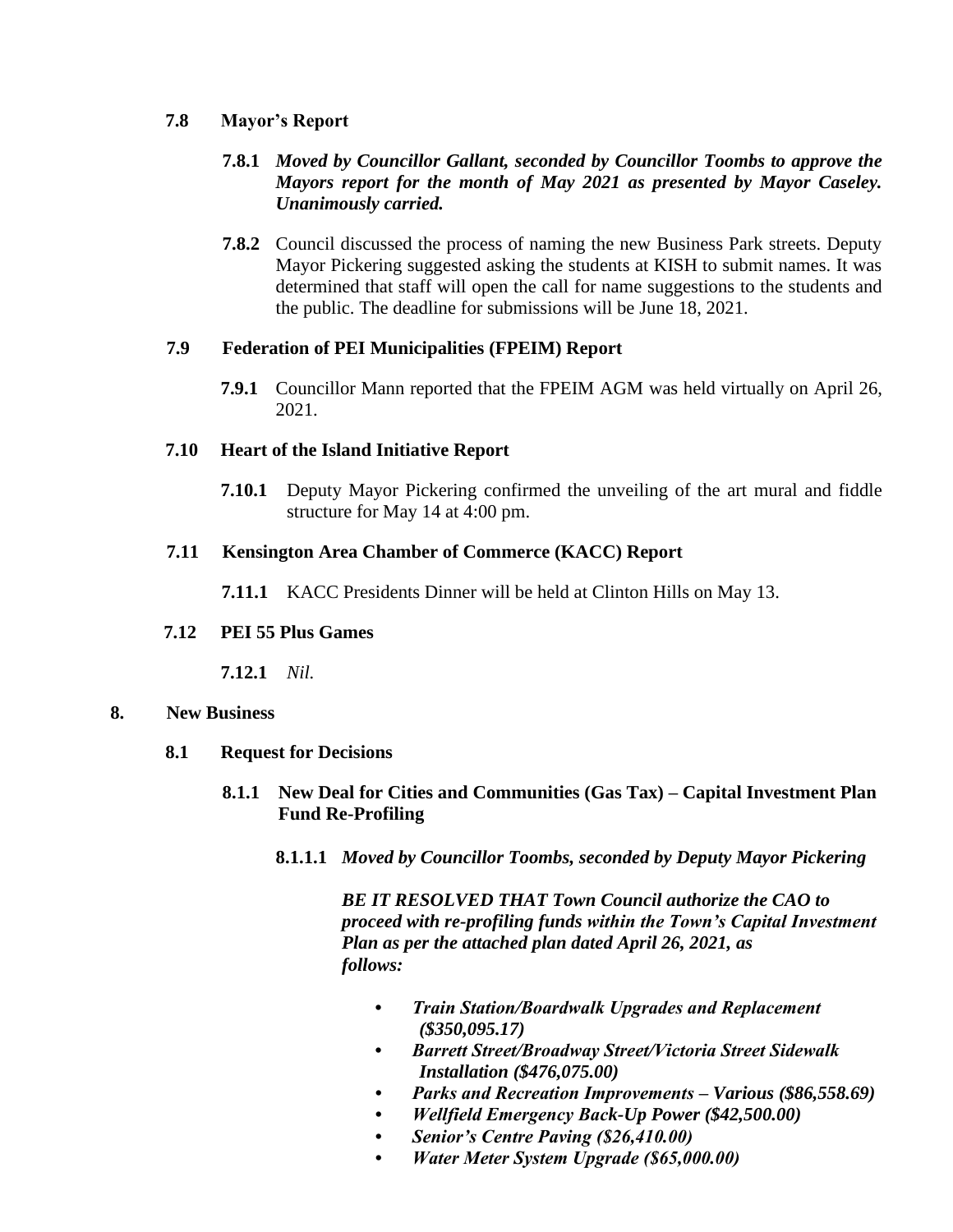- *Sewage Lagoon Mechanical Upgrades (\$146,000.00)*
- *Sidewalk Improvements and Replacement (\$351,144.68)*
- *Water Utility Model (\$50,000.00)*

*The Council understands that all future operational costs associated with and resulting from the project will be the responsibility of the Town of Kensington.*

*Unanimously carried.* 

#### **8.1.2 Prince County Hospital Foundation – Funding Request**

**8.1.2.1** *Moved by Councillor Gallant, seconded by Councillor Toombs*

*THAT Town Council approve a financial contribution to the Prince County Hospital Foundation in the amount of \$50,000 payable at \$5,000 per year for 10 years, starting in 2021 and ending in 2030.*

*Unanimously carried.*

*Councillor Spencer declared a conflict and excused himself from the Council Chamber at 7:17 pm.*

#### **8.1.3 Go!Fish Window Replacement and Awning Installation**

**8.1.3.1** *Moved by Deputy Mayor Pickering, seconded by Councillor Gallant*

*BE IT RESOLVED THAT Kensington Town Council authorize staff to proceed with the replacement of a deteriorated window at Go! Fish and that the window be replaced with a plain frame vinyl glider window. The Town's contribution to the window replacement will be the difference in cost between the glider window and the fixed window plus any rot or further deterioration that may be encountered.*

*BE IT FURTHER RESOLVED THAT that Town Council authorize the operators of Go!Fish to install a 38 inch by 36 inch awning over the take out window at their expense.*

*Unanimously carried.*

*Councillor Spencer returned to the Council Chamber at 7:22 pm.*

#### **8.1.4 Kensington Business Park Construction - Tender Recommendation**

- **8.1.4.1** Mayor Caseley expressed his appreciation to Hon. Matthew MacKay for his continued support and leadership to ensure the Business Park project was a success.
- **8.1.4.2** *Moved by Deputy Mayor Pickering, seconded by Councillor Gallant*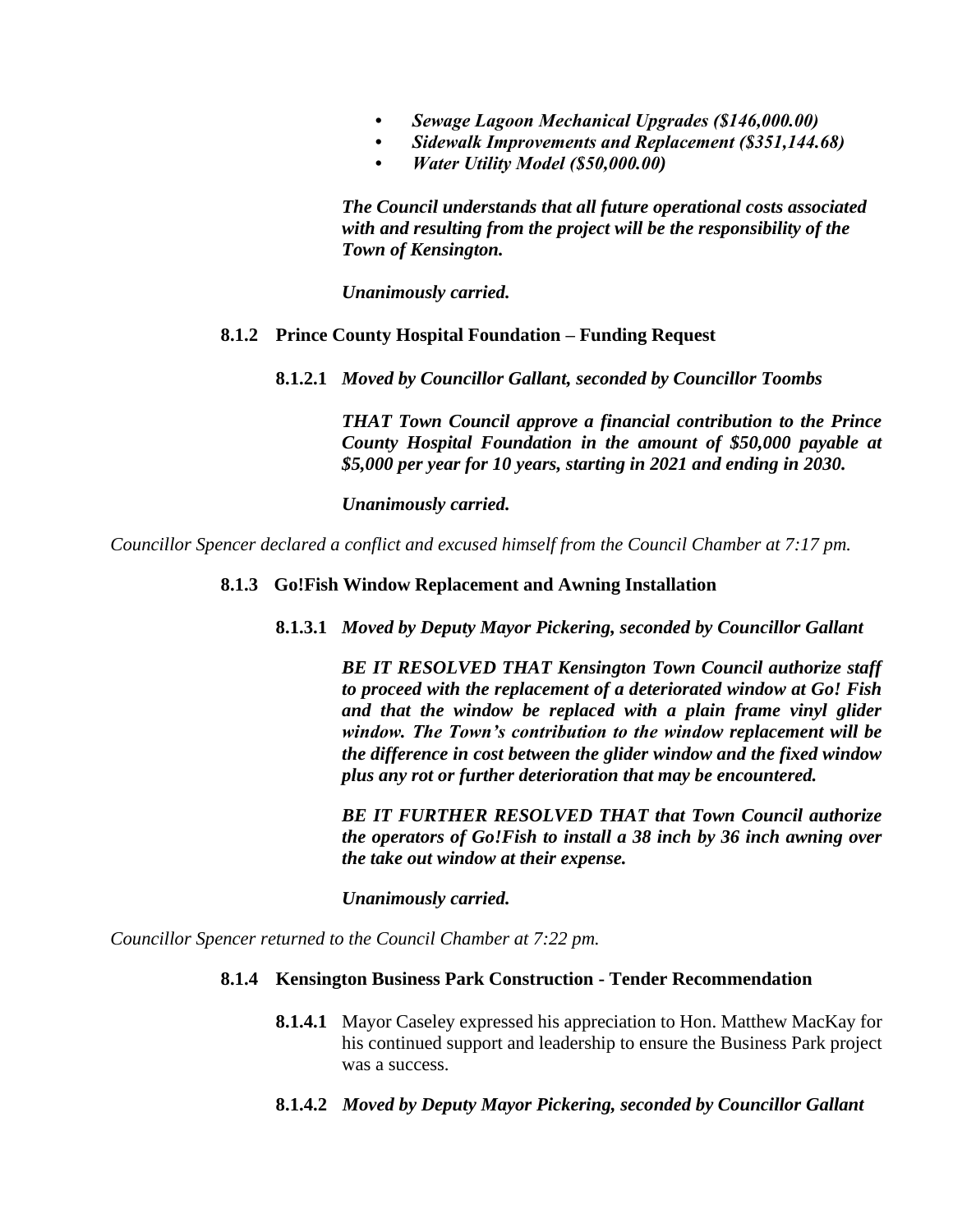*BE IT RESOLVED THAT Kensington Town Council award the contract for the Kensington Business Park Construction project to AJL Ltd. as per their tender submission in the amount of \$4,820,125.00 plus HST.*

*Unanimously carried.*

**8.1.4.3** *Moved by Councillor Spencer, seconded by Councillor Toombs*

*WHEREAS Section 164 of the Municipal Government Act R.S.P.E.I. 1988, Cap. M-12.1. authorizes a Town Council to borrow money for the completion of a capital project;*

*AND WHEREAS the Town of Kensington is intent on proceeding with the construction of the Kensington Business Park Project in 2021;*

*AND WHEREAS funds have been secured through Innovation PEI in the amount of \$700,000.00;*

*AND WHEREAS funds have been secured through the Municipal Strategic Component of the Gas Tax Program in the amount of \$2,050,000.00;*

*AND WHEREAS The Town recently tendered the construction of the Kensington Business Park project, and the lowest tendered price was \$4,820,125.00 plus HST;*

*AND WHEREAS engineering services and contingency for the Kensington Business Park are estimated at \$700,000.00;*

*BE IT RESOLVED THAT Town Council authorize the CAO to borrow \$2,770,125.00 through Scotiabank to finance the Kensington Business Park Construction project under the following terms:*

- *repayable in full by Town Council over an amortization period not to exceed 25 years.*
- *at an interest rate of Prime, less 0.3% per annum with interest payable monthly.*
- *Advances repayable on demand.*

*Unanimously carried.* 

**8.1.5 Town of Kensington Emergency Management Program Bylaw – Bylaw #2021-02**

*First Reading*

**8.1.5.1** *Moved by Councillor Toombs, seconded by Councillor Spencer*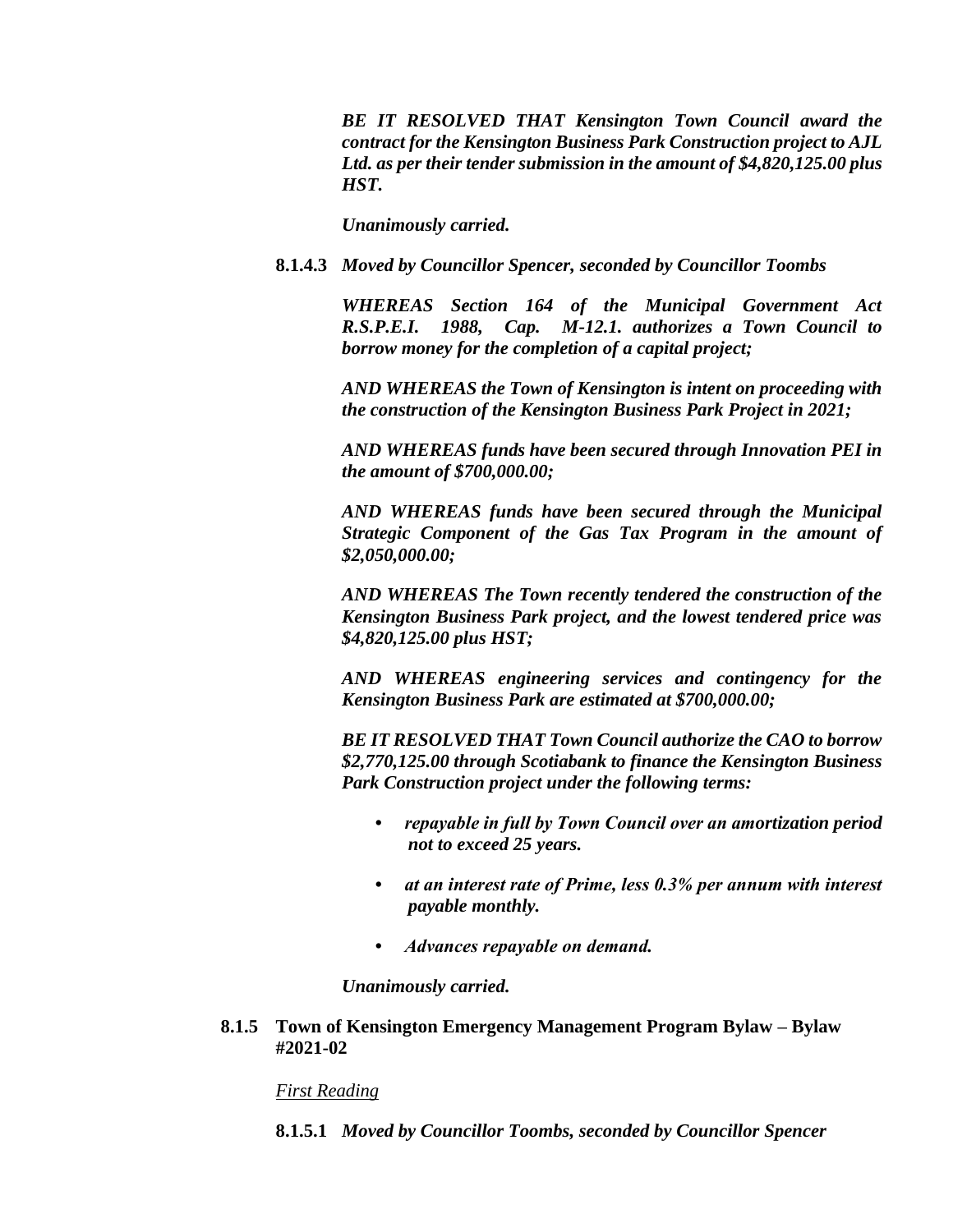*WHEREAS the Municipal Government Act, R.S.P.E.I. 1988, c M-12.1. requires municipalities to provide emergency management planning for all areas of the municipality;*

*AND WHEREAS subsection 145(1) of the Act requires council to, by Bylaw, establish an emergency management program for the municipality that, in the opinion of the provincial Emergency Measures Organization, is adequate and properly integrated with the provincial emergency measures plan;*

*BE IT RESOLVED THAT the Town of Kensington Emergency Management Program Bylaw (Bylaw #2021-02) be hereby read a first time.*

*Unanimously carried.*

### *Approval of First Reading*

**8.1.5.2** *Moved by Councillor Toombs, seconded by Deputy Mayor Pickering*

*WHEREAS the Municipal Government Act, R.S.P.E.I. 1988, c M-12.1. requires municipalities to provide emergency management planning for all areas of the municipality;*

*AND WHEREAS subsection 145(1) of the Act requires council to, by Bylaw, establish an emergency management program for the municipality that, in the opinion of the provincial Emergency Measures Organization, is adequate and properly integrated with the provincial emergency measures plan;*

*AND WHEREAS the Town of Kensington Emergency Management Program Bylaw was read a first time at this meeting;*

*BE IT RESOLVED THAT the Town of Kensington Emergency Management Program Bylaw (Bylaw #2021-02) be hereby approved.*

*Unanimously carried.* 

#### **8.1.6 Proposed Development Control Bylaw Amendment (Portion of PID No. 78014 – Lot 21-1)**

#### *First Reading*

**8.1.6.1** *Moved by Councillor Mann, seconded by Deputy Mayor Pickering*

*WHEREAS a request has been received from the St. Mary's Holy Family Roman Catholic Church Parish Inc., the owner of a property located at 30 Pleasant Street (Lot 21-1, Plan # 21036-S01, portion of PID No 78014)) to re-zone their property from its current Public Service and Institutional (PSI) designation to a Multi-Unit Residential (R3) designation.*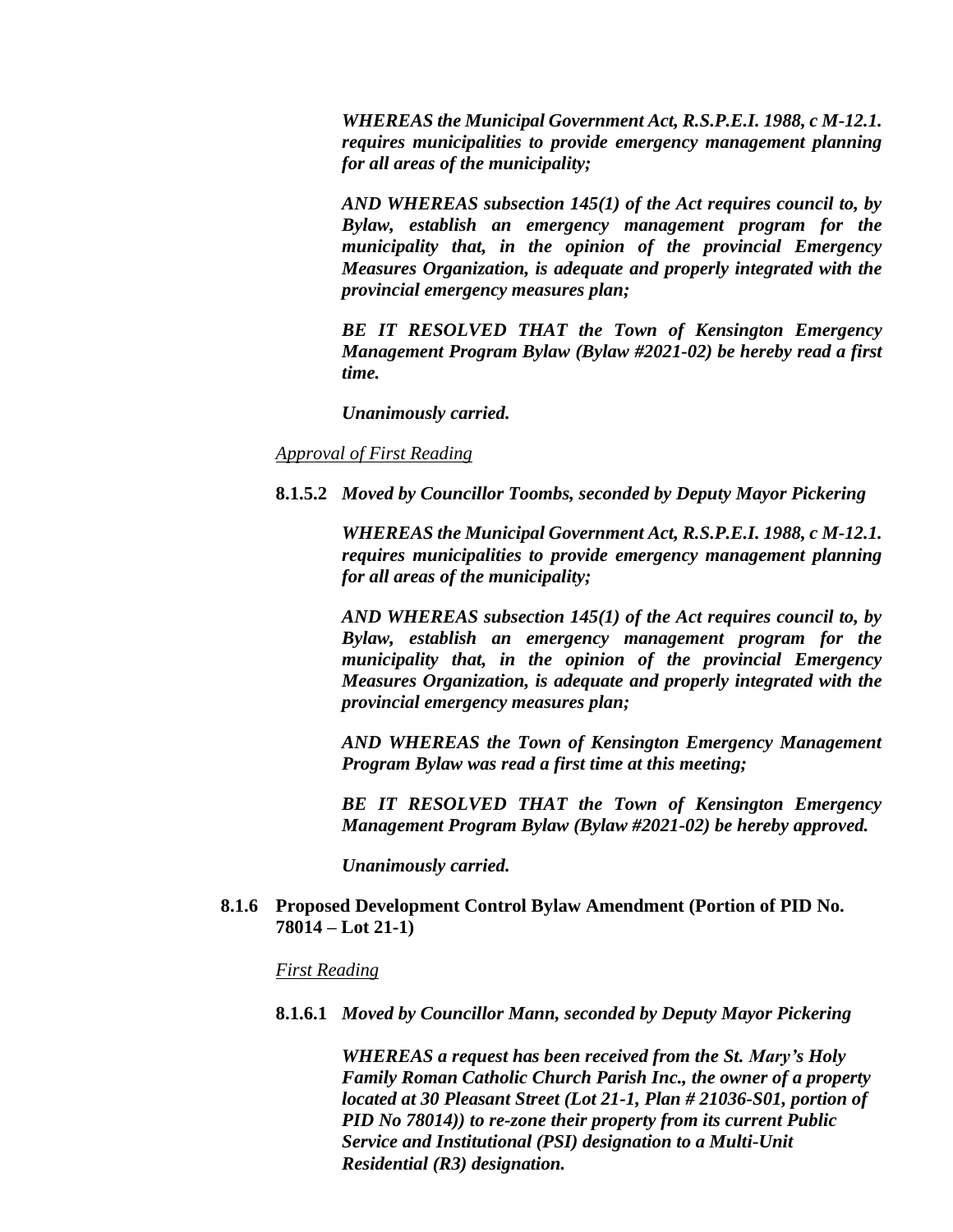*AND WHEREAS a public meeting was held on April 22, 2021, in accordance with the PEI Planning Act and the Town's Development Control Bylaw;*

*AND WHEREAS town staff have evaluated the application, in consultation with DV8 Consulting, and are recommending that Town Council proceed with the Bylaw amendment;*

*BE IT RESOLVED THAT Kensington Town Council give first reading to amend the Zoning and Subdivision Control Bylaw to rezone a portion of PID No. 78014 (Lot 21-1, Plan # 21036-S01) from Public Service and Institutional (PSI) to Multi-Unit Residential (R3).*

*Unanimously carried.*

*Approval of First Reading* 

**8.1.6.2** *Moved by Councillor Mann, seconded by Councillor Gallant*

*WHEREAS a request has been received from the St. Mary's Holy Family Roman Catholic Church Parish Inc., the owner of a property located at 30 Pleasant Street (Lot 21-1, Plan # 21036-S01, portion of PID No. 78014)) to re-zone their property from its current Public Service and Institutional (PSI) designation to a Multi-Unit Residential (R3) designation.*

*AND WHEREAS a public meeting was held on April 22, 2021, in accordance with the PEI Planning Act and the Town's Development Control Bylaw;*

*AND WHEREAS town staff have evaluated the application, in consultation with DV8 Consulting, and are recommending that Town Council proceed with the Bylaw amendment;*

*AND WHEREAS the Bylaw amendment was read a first time at this meeting;*

*BE IT RESOLVED THAT Kensington Town Council approve first reading to amend the Zoning and Subdivision Control Bylaw to rezone a portion of PID No. 78014 (Lot 21-1, Plan # 21036-S01) from Public Service and Institutional (PSI) to Multi-Unit Residential (R3).*

*Unanimously carried.* 

**8.1.7 Subdivision of Lands of the Town of Kensington and E&W Brown Holdings Inc.**

**8.1.7.1** *Moved by Deputy Mayor Pickering, seconded by Councillor Gallant*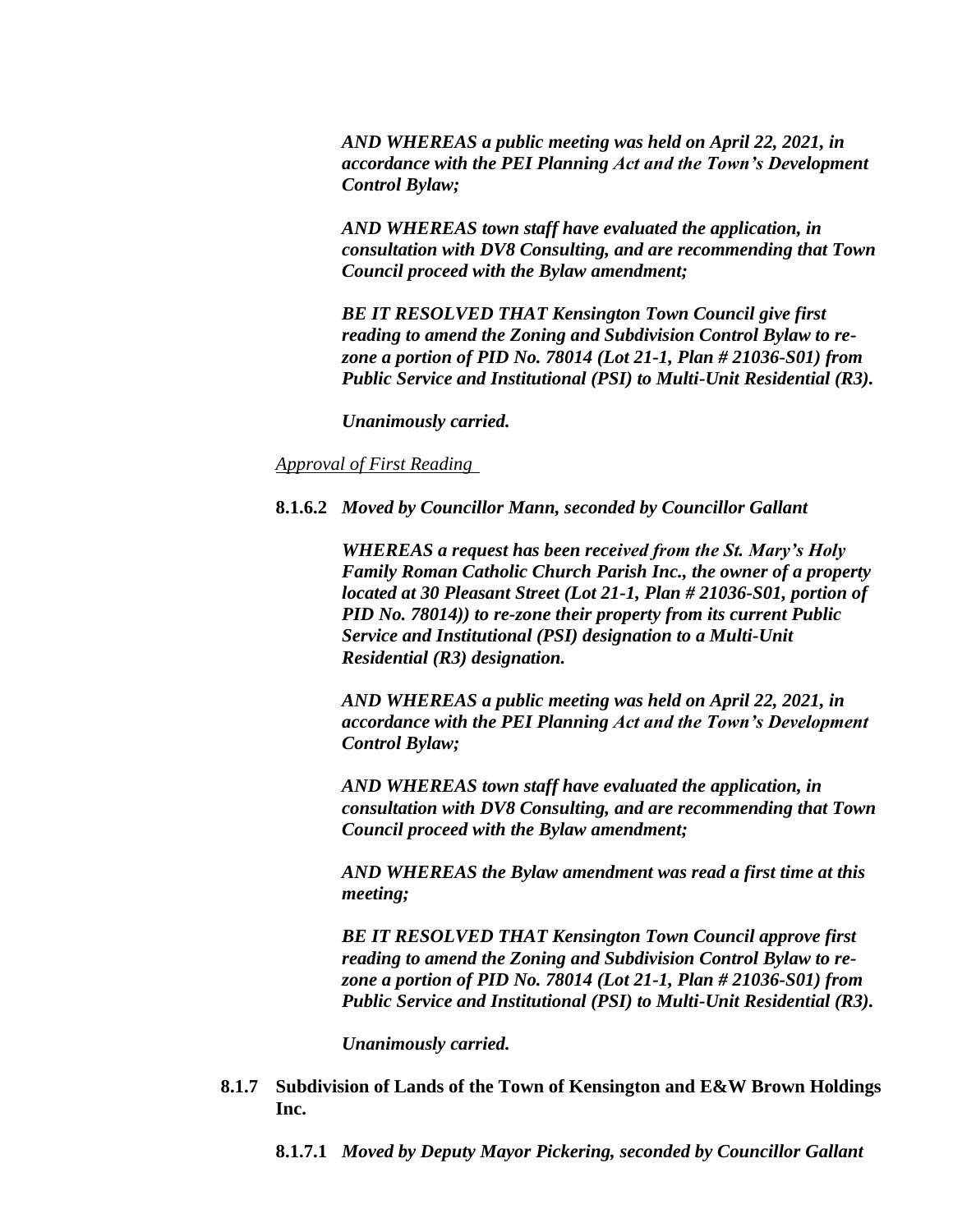*WHEREAS a subdivision/consolidation plan (Plan #19257-S02) has been drafted to facilitate the transfer of property between the Town of Kensington and E&W Brown Holdings Inc.;*

*AND WHEREAS a subdivision/consolidation plan has been drafted to facilitate the consolidation of the former Waugh and Caseley Properties and to subdivide the consolidated property into 38 business park lots;*

*BE IT RESOLVED THAT approval be granted to consolidate Parcel A with PID No. 76216, being lands of E&W Brown Holdings Inc., as per Survey Plan No. 19257-S02, dated May 5, 2021, drawn by Locus Surveys Ltd;*

*BE IT FURTHER RESOLVED THAT approval be granted to subdivide Parcel B from PID No. 76216, being lands of E&W Brown Holdings Inc., as per Survey Plan No. 19257-S02, dated May 3, 2021, drawn by Locus Surveys Ltd;*

*BE IT FURTHER RESOLVED THAT approval be granted to consolidate Parcel B to PID No. 767673, being lands of the Town of Kensington, as per Survey Plan No. 19257-S02, dated May 3, 2021, drawn by Locus Surveys Ltd;*

*BE IT FURTHER RESOLVED THAT approval be granted to consolidate PID No.'s 76406 and 767673, being lands of the Town of Kensington, as per Survey Plan No. 19257-S01, dated May 3, 2021, drawn by Locus Surveys Ltd;*

*BE IT FURTHER RESOLVED THAT approval be granted to subdivide the previously approved consolidated properties, PID No.s 76406 and 767673, into 38 business park lots, associated right of ways, and remaining lands, as per Survey Plan No. 19257-S01, dated May 3, 2021, drawn by Locus Surveys Ltd.*

*Unanimously carried.*

### **8.2 Other Matters**

- **8.2.1** Mayor Caseley acknowledged May 10-16 as National Nursing Week.
- **8.2.2** Mayor Caseley noted that the Canadian Flag was lowered to half-mast for the 76th anniversary of V-E Day on Saturday, May 8, 2021. Mayor Caseley was joined by members of the Kensington Legion and Town Council to lay a wreath.
- **8.2.3** Mayor Caseley expressed his appreciation to everyone who participated in the Annual Town Clean-up on Saturday, May 8.